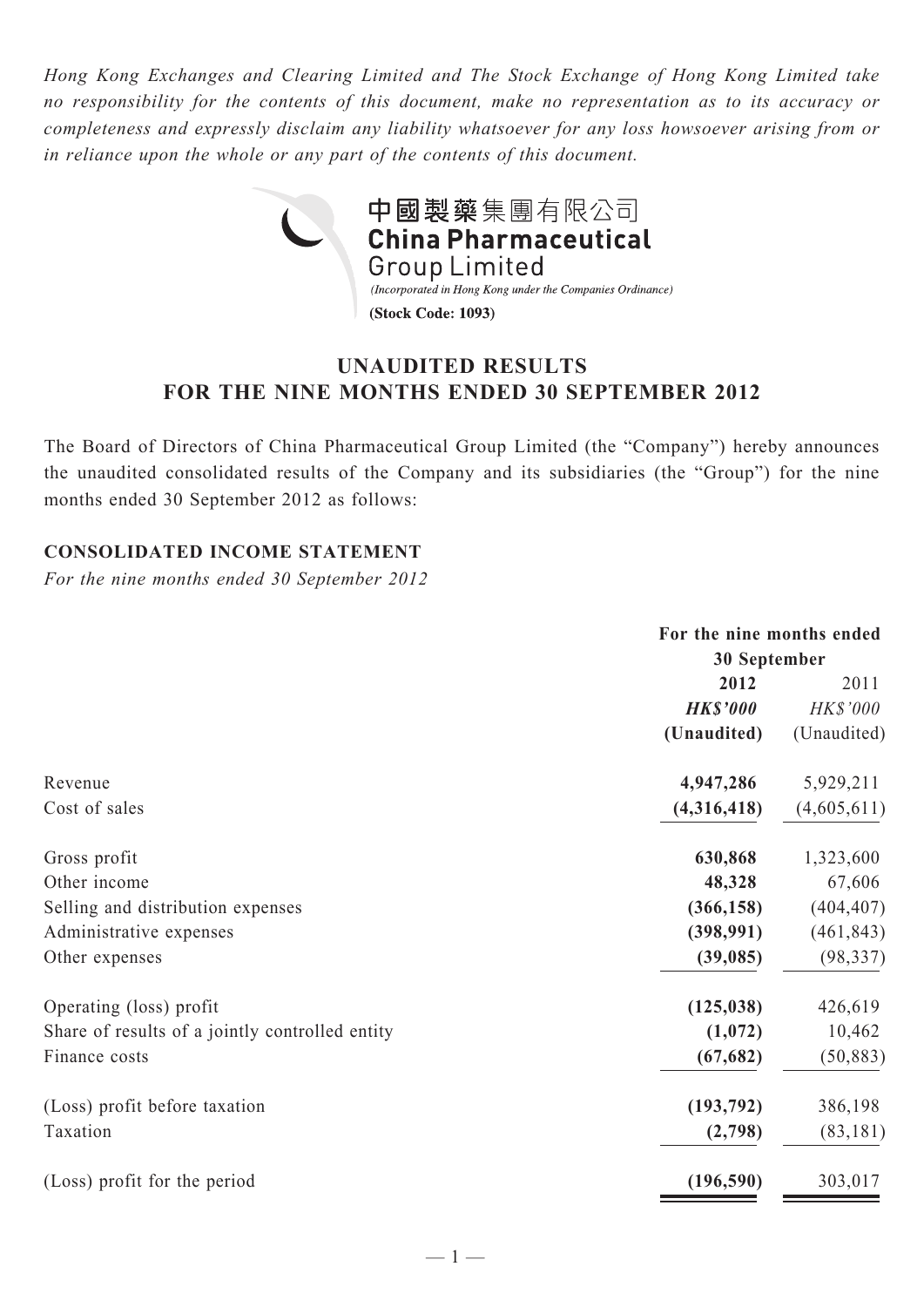|                                               | For the nine months ended<br>30 September |                 |  |
|-----------------------------------------------|-------------------------------------------|-----------------|--|
|                                               | 2012                                      | 2011            |  |
|                                               | <b>HK\$'000</b>                           | <b>HK\$'000</b> |  |
|                                               | (Unaudited)                               | (Unaudited)     |  |
| (Loss) profit for the period attributable to: |                                           |                 |  |
| Owners of the Company                         | (210, 078)                                | 286,332         |  |
| Non-controlling interests                     | 13,488                                    | 16,685          |  |
|                                               | (196, 590)                                | 303,017         |  |
|                                               | <b>HK</b> cents                           | HK cents        |  |
| $(Loss)$ earnings per share — Basic           | (13.73)                                   | 18.69           |  |

*Notes:*

- 1. The accounting policies used in the preparation of the financial data for the nine months ended 30 September 2012 are consistent with those followed in the preparation of the interim financial statements of the Group for the six months ended 30 June 2012.
- 2. The calculation of the basic loss per share for the nine months ended 30 September 2012 is based on the loss for the period attributable to owners of the Company of HK\$210,078,000 (2011: profit of HK\$286,332,000) and 1,529,766,661 shares in issue (2011: weighted average number of ordinary shares of 1,531,820,595) for the period.

No diluted earnings per share has been presented for the nine months ended 30 September 2012 and 2011 as there were no potential ordinary shares in issue during both periods.

- 3. The board of directors does not declare the payment of an interim dividend for the nine months ended 30 September 2012 (2011: Nil).
- 4. The financial data for the nine months ended 30 September 2012 is based on the internal records and management accounts of the Group and has not been reviewed or audited by the external auditor of the Company.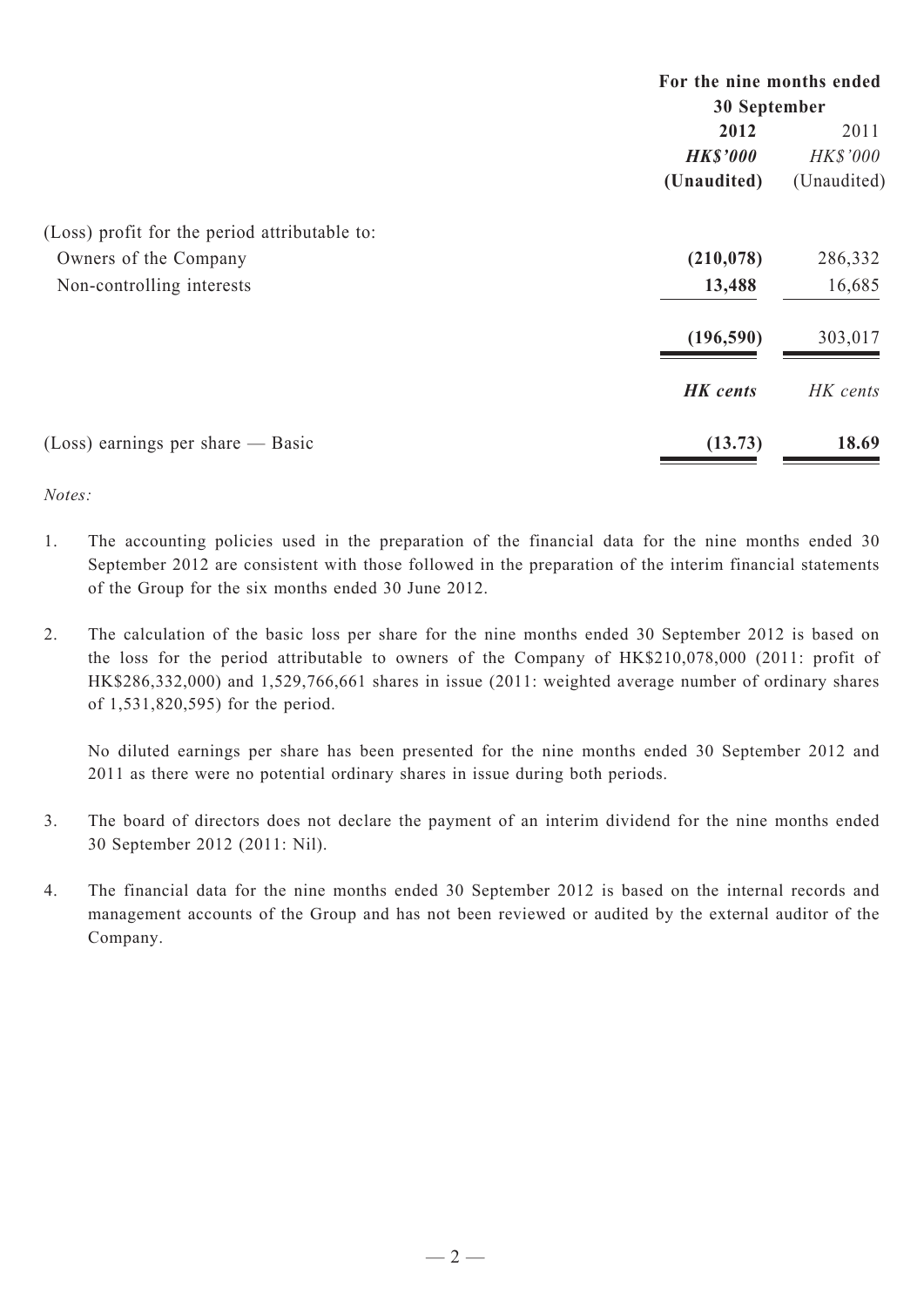### **SEGMENT INFORMATION**

The following is an analysis of the Group's revenue and results by reportable and operating segment for the period under review:

# **For the nine months ended 30 September 2012 (Unaudited)**

|                                                             | Intermediates and<br><b>Bulk Drugs</b> |                                                 |                                             |                                  |                                            |                                        |                                 |
|-------------------------------------------------------------|----------------------------------------|-------------------------------------------------|---------------------------------------------|----------------------------------|--------------------------------------------|----------------------------------------|---------------------------------|
|                                                             | Vitamin C<br>series<br><b>HK\$'000</b> | <b>Antibiotics</b><br>series<br><b>HK\$'000</b> | Finished<br><b>Drugs</b><br><b>HK\$'000</b> | <b>Others</b><br><b>HK\$'000</b> | Segment<br><b>Total</b><br><b>HK\$'000</b> | <b>Eliminations</b><br><b>HK\$'000</b> | Consolidated<br><b>HK\$'000</b> |
| <b>SEGMENT</b><br><b>REVENUE</b>                            |                                        |                                                 |                                             |                                  |                                            |                                        |                                 |
| External sales                                              | 976,363                                | 1,947,754                                       | 1,931,050                                   | 92,119                           | 4,947,286                                  |                                        | 4,947,286                       |
| Inter-segment sales                                         | 918                                    | 224,812                                         |                                             |                                  | 225,730                                    | (225, 730)                             |                                 |
| <b>TOTAL</b>                                                | 977,281                                | 2,172,566                                       | 1,931,050                                   | 92,119                           | 5,173,016                                  | (225, 730)                             | 4,947,286                       |
| Inter-segment sales are charged at prevailing market rates. |                                        |                                                 |                                             |                                  |                                            |                                        |                                 |
| <b>SEGMENT (LOSS)</b>                                       |                                        |                                                 |                                             |                                  |                                            |                                        |                                 |
| <b>PROFIT</b>                                               | (37, 079)                              | (140,691)                                       | 108,948                                     | (5, 188)                         |                                            |                                        | (74, 010)                       |
| Unallocated income<br>Unallocated central                   |                                        |                                                 |                                             |                                  |                                            |                                        | 6,994                           |
| expenses                                                    |                                        |                                                 |                                             |                                  |                                            |                                        | (58, 022)                       |
| Operating loss                                              |                                        |                                                 |                                             |                                  |                                            |                                        | (125, 038)                      |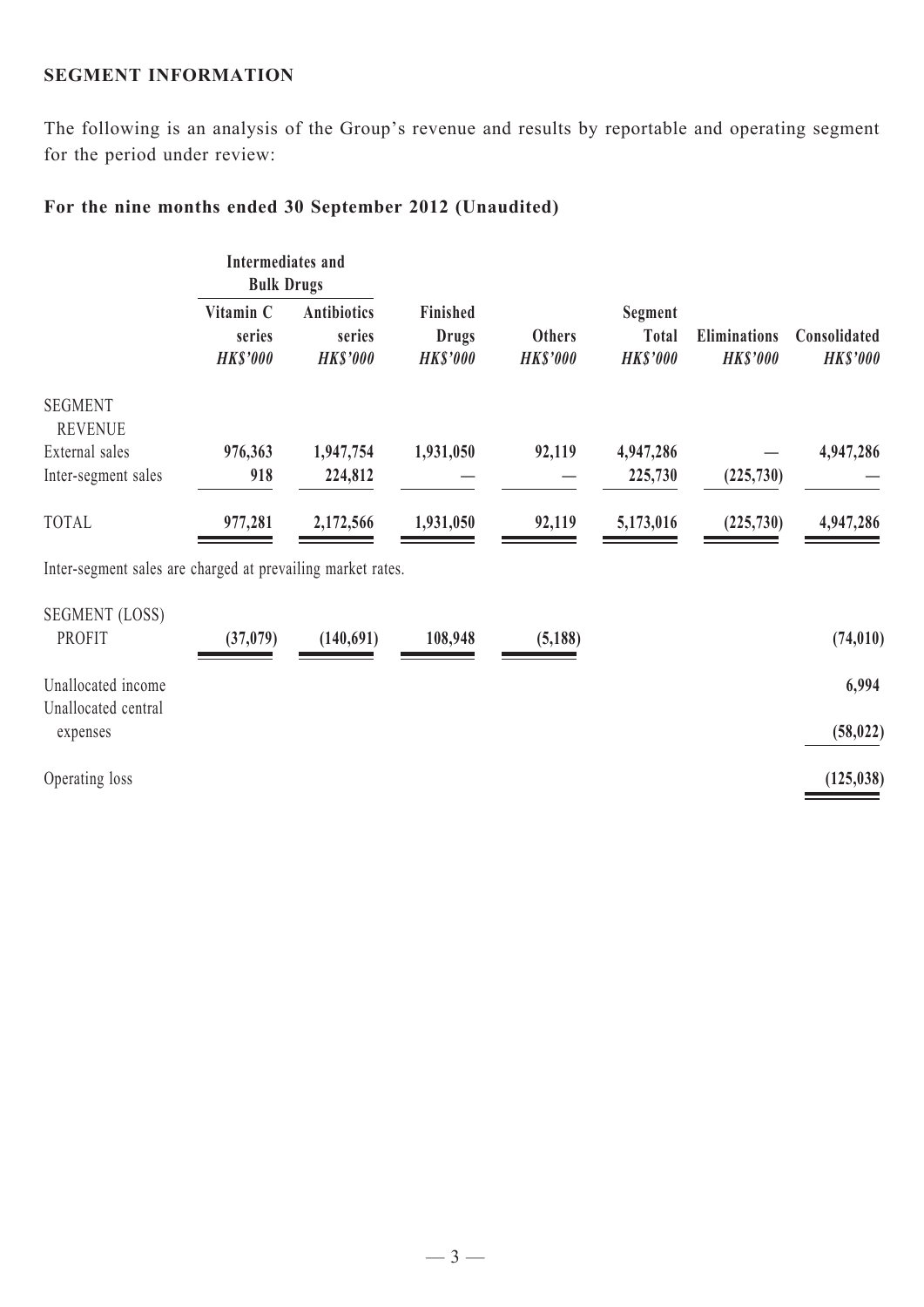## **For the nine months ended 30 September 2011 (Unaudited)**

|                                                             | Intermediates and<br><b>Bulk Drugs</b> |           |                   |                    |                   |                          |                          |  |
|-------------------------------------------------------------|----------------------------------------|-----------|-------------------|--------------------|-------------------|--------------------------|--------------------------|--|
|                                                             | Vitamin C<br>series<br>HK\$'000        |           | Antibiotics       | Finished           |                   | Segment                  |                          |  |
|                                                             |                                        | series    | Drugs<br>HK\$'000 | Others<br>HK\$'000 | Total<br>HK\$'000 | Eliminations<br>HK\$'000 | Consolidated<br>HK\$'000 |  |
|                                                             |                                        | HK\$'000  |                   |                    |                   |                          |                          |  |
| <b>SEGMENT</b><br><b>REVENUE</b>                            |                                        |           |                   |                    |                   |                          |                          |  |
| External sales                                              | 1,381,050                              | 2,488,013 | 1,967,661         | 92,487             | 5,929,211         |                          | 5,929,211                |  |
| Inter-segment sales                                         | 1,185                                  | 675,340   |                   | 188,315            | 864,840           | (864, 840)               |                          |  |
| <b>TOTAL</b>                                                | 1,382,235                              | 3,163,353 | 1,967,661         | 280,802            | 6,794,051         | (864, 840)               | 5,929,211                |  |
| Inter-segment sales are charged at prevailing market rates. |                                        |           |                   |                    |                   |                          |                          |  |
| <b>SEGMENT PROFIT</b>                                       |                                        |           |                   |                    |                   |                          |                          |  |
| (LOSS)                                                      | 187,602                                | 133,971   | 180,361           | (939)              |                   |                          | 500,995                  |  |
| Unallocated income                                          |                                        |           |                   |                    |                   |                          | 7,428                    |  |
| Unallocated central<br>expenses                             |                                        |           |                   |                    |                   |                          | (81, 804)                |  |
| Operating profit                                            |                                        |           |                   |                    |                   |                          | 426,619                  |  |

### **BUSINESS REVIEW**

#### **Intermediates and Bulk Drugs Business**

Product prices of vitamin C remained under pressure due to excessive production capacity. Despite the Group's advantage in production costs, this product series still reported a loss for the period. The market condition of antibiotics remained stable in the third quarter. However, production costs were slightly pushed up as the Group's production line in Inner Mongolia was undergoing technical modifications. As a result, this series still recorded a loss for the period.

#### **Finished Drugs Business**

During the period, the market maintained a steady development. With effective adjustments to the Group's marketing strategies to minimize the impact of the low tender price and the policy of restrictive use of antibiotics, the overall business maintained a steady growth.